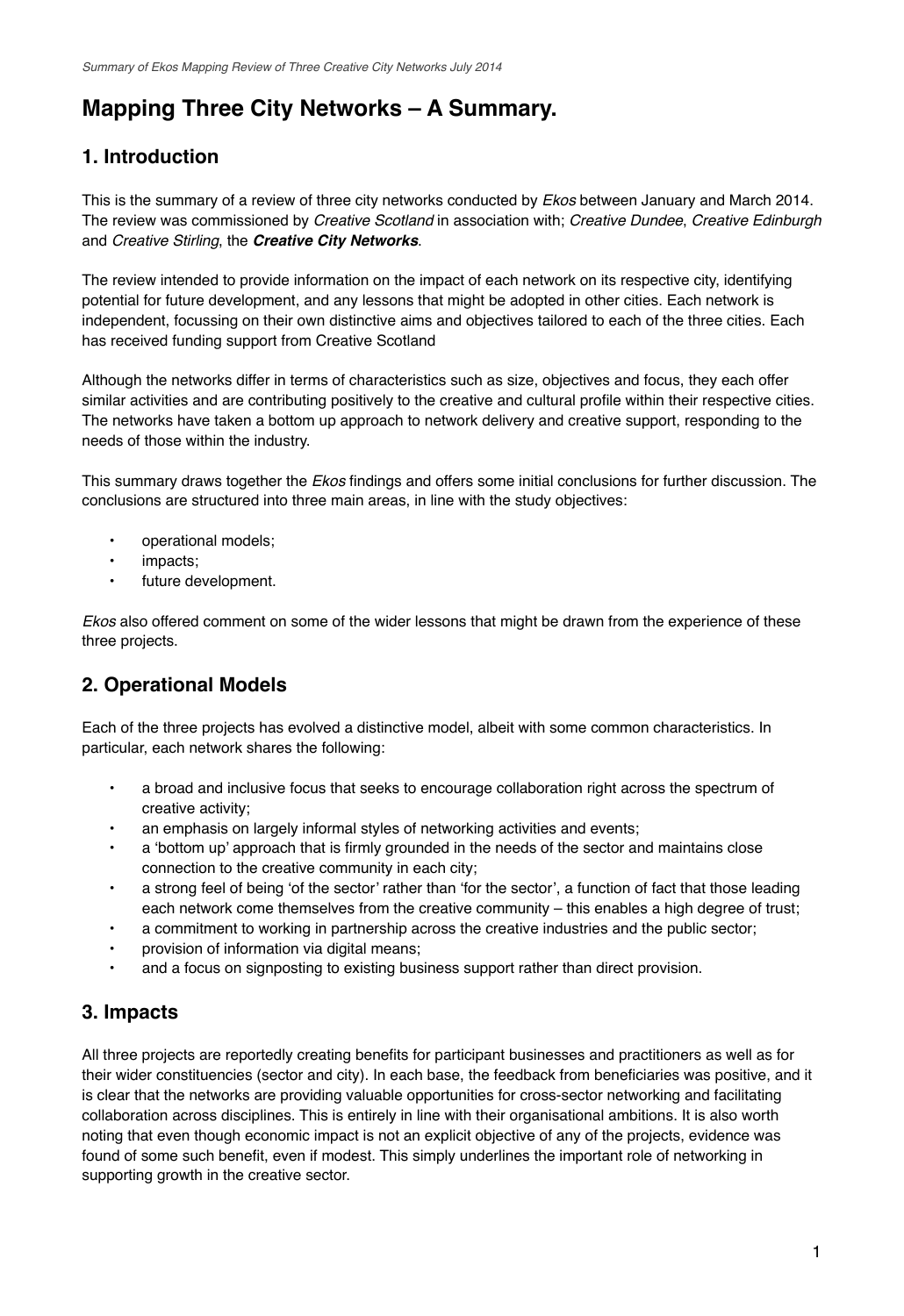In fact, this last point is part of the central rationale for these projects, and three issues are important in this respect:

- contrary to popular myth, the creative process is not a solitary pursuit. It is more often a collaborative effort across disciplines. Networking is an essential means of facilitating this collaboration;
- innovation is what drives growth and development in the creative industries, and the very process of innovation is also highly collaborative and interdisciplinary. Networking is again crucial in creating the opportunities for innovation to coalesce;
- the creative industries congregate at regional rather than national levels. It makes good sense to support networking at a local (city) level.

Clearly then the networks are achieving impacts insofar as they are creating the opportunities for knowledge sharing, peer learning and support and collaboration. At the city level, impacts and benefits are far harder to evidence.

### **4. Future Development**

Each of the three city networks are still relatively young, and all need to consolidate and stabilise following their initial set-up time. All are also very stretched in terms of resources, and need to evolve their financial models.

However, it is important to be realistic about this, and to recognise that these organisations will continue to require support from the public sector for some time. Importantly, this should not just be in the form of financial support, but there is a valid and important role for the public sector in supporting the development of their organisational capacity. Nonetheless, financial support will remain important and the public sector partners (currently local authorities and Creative Scotland) will need to be in a position to assess the return on their investment. This means clear plans and objectives together with an appropriate means of assessing the extent to which these are being achieved.

There is a balance to be struck in this respect. The networks lack the organisational capacity and resources to support demanding target monitoring systems, but the current lack of performance information could be an issue for funders. It is also a vulnerability for the projects themselves, and is in their own interest, as well as those directly and indirectly involved in the network, to put better monitoring procedures in place for future viability.

There is a risk in the public sector being overly directive with these projects. Getting behind individuals with drive and vision is an appropriate role for cultural policy and should be encouraged, so long as there are appropriate conditions in place to ensure proper accountability in the use of public funds. It should be for the organisations, in consultation with their communities, to set future priorities.

It is also important that the networks are fully embedded within their cities and with the civic authorities. Local relationships are already well established and should continue to the nurtured with the councils in particular. The networks provide a voice for the creative sector in their respective cities, and create benefit for those cities. This is of direct interest to the councils.

Creative Scotland also has a role in helping to enable the embedding of the networks in each city by voicing the importance of the creative community at a city level. Impacts and benefits need to be visible and recognised for their importance not only at an individual level but also as a city.

The role of Creative Scotland in the future development of each of the networks is about finding the right balance between a "hands off" approach and a more target driven path. The current light touch approach allows the networks to develop organically and this is important.

Creative Scotland can also increase awareness and promote each network at city and strategic levels. It can also play an advisory role to the networks, providing advice/signposting when required, and there are still some capacity issues to address.